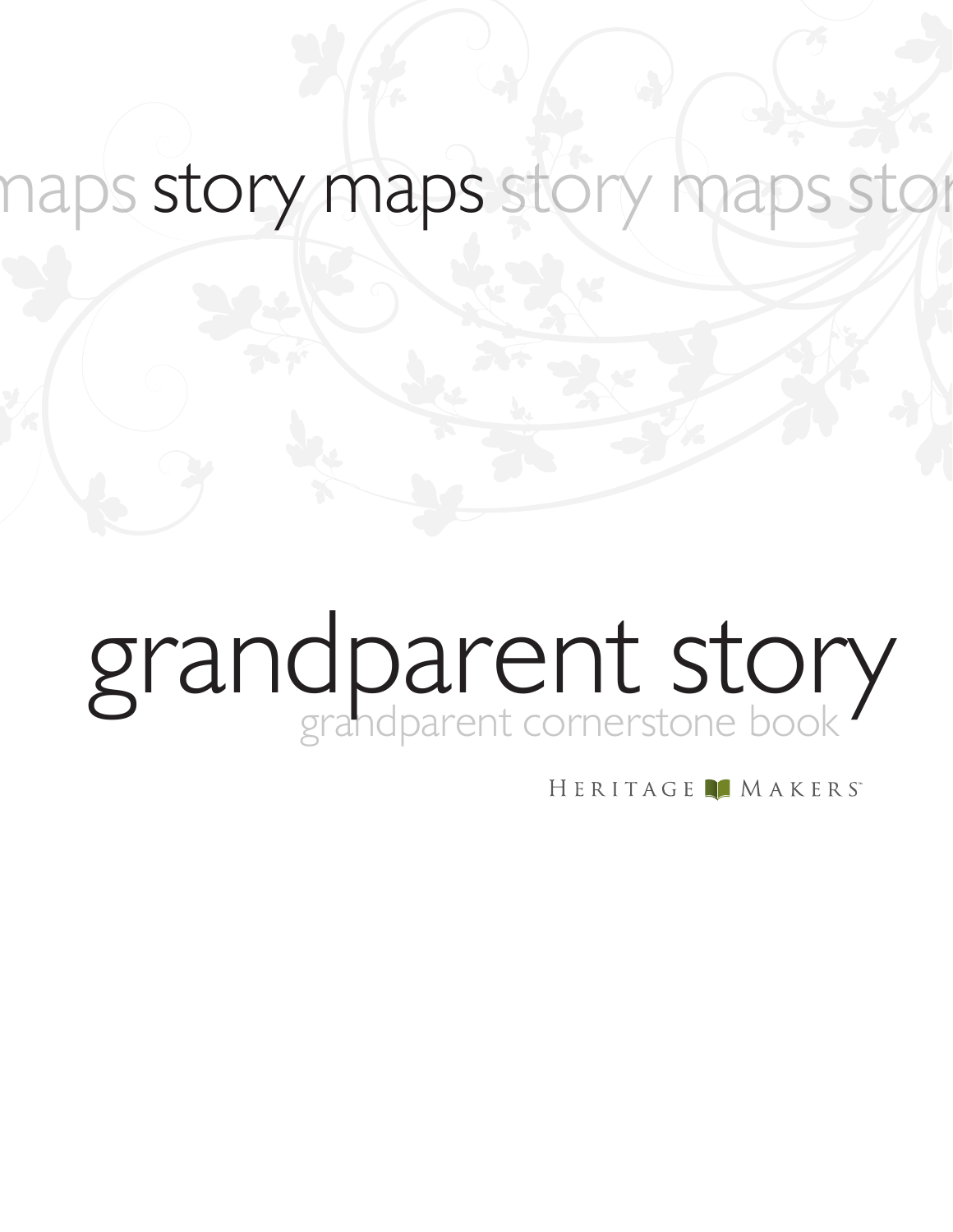# os grandparent story maps story r

"You have heard the novels of your own families; you can make those connections that exist between their various episodes, and you can let the coherent wholes that emerge from the stories play forceful, artistic roles in your lives." --William A. Wilson

### *Directions:*

This Story Map will help guide you as you write and preserve your most precious memories. As you combine stories and photos you'll create a valuable treasure that can be shared for many years to come.

**Step 1.** Read through the following questions and answer them. You may need to involve others with interviews and gathering information, or just answer the questions on your own. You do not need to answer each question or even use each theme; these are meant merely as guidelines. As you answer the question(s), your answers become the story.

*Step 2.* Get your photos scanned and uploaded into your Studio account. Your personal publishing consultant can help you get all of your photos scanned quickly and easily with scanning services. Just ask!

*Step 3.* Start creating. You can design your own page from scratch or use one of the many Heritage Makers' pre-designed templates.

Your book will have 21 pages. Additional pages are available for a minimal printing cost.

### Front Cover

**Front Cover**<br>
Image<br>
Title Image **Title** Author

# **1**<br>1 Page 1

*Their Legacy Lives On*

What inspired you to write this book? What do you want your children to remember about your parents?

# **Pa**<br>Gro Page 2

*Grandfather Benjamin Smith*

Give a brief biographical sketch of your father's childhood. Where and when was he born, who were his parents, what were some of his childhood interests and experiences?

# **Pa**<br>Gro Page 3

*Grandmother Esther Jones* 

Give a brief biographical sketch of your father's childhood. Where and when was he born, who were his parents, what were some of his childhood interests and experiences?

# **Pag**<br>
Wh Page 4

*When Grandma Met Grandpa* 

Write about how, when and where your parents met. What kinds of things did they like to do together? What did they admire about each other?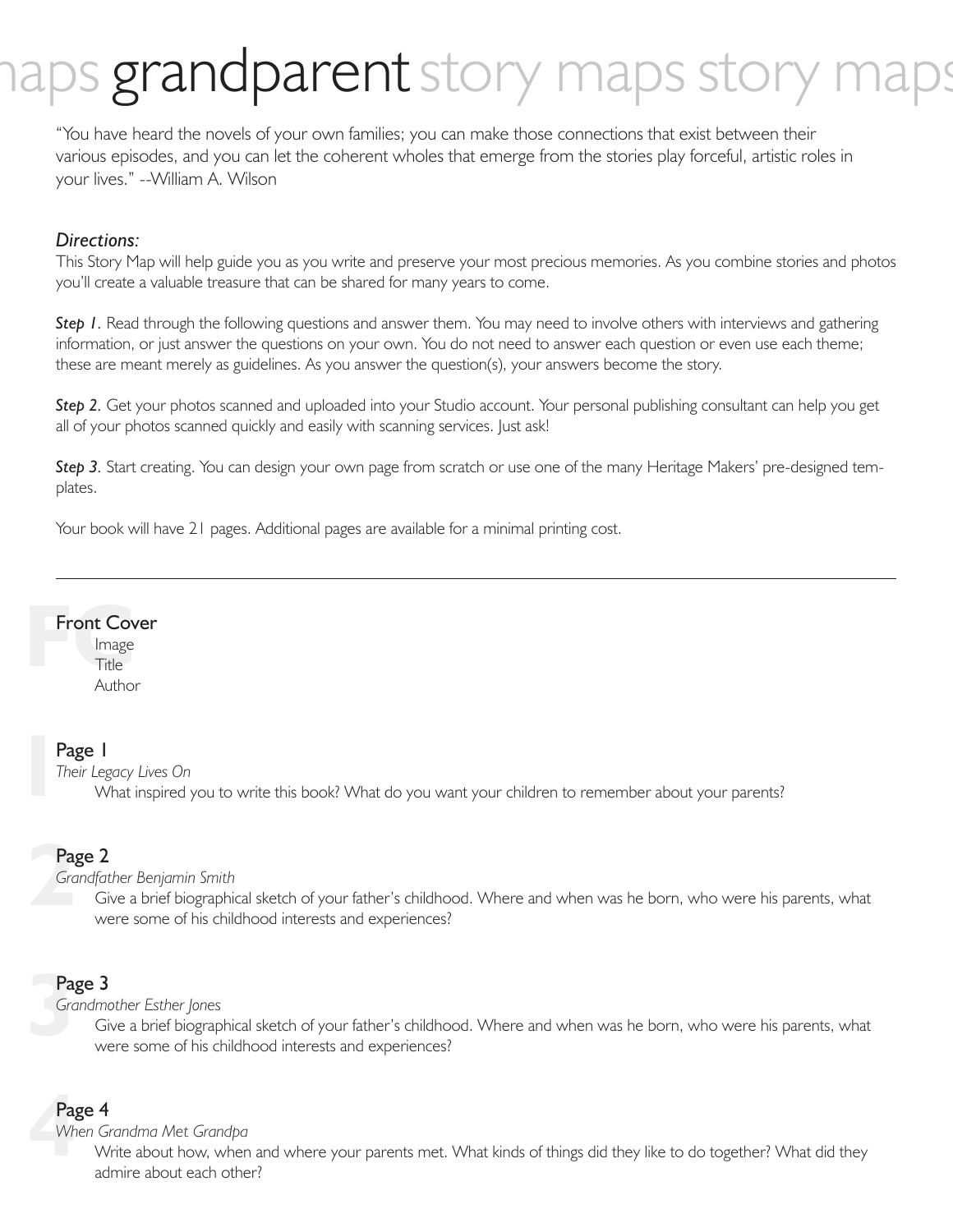# **Pa**<br>Bui Page 5

#### *Building a New Life Together*

Write about why your parents decided to marry each other. How did your father propose? Where did they get married? Where was their first house? Describe their early life together.

# **Pa**<br>
Wo Page 6

#### *Working for a Living*

What kind of work did your father do? Why did he choose that profession? What kind of professional advice would your father leave for your children? What kind of work ethic and legacy did he leave for them?

# **Pa**<br>A V Page 7

#### *A Woman's Work is Never Done*

Write about your mother's work and responsibilities. Was she working when she met your father? In school? How did her responsibilities change as children came? What did she do to make your house a home?

### Pages 8-9

# **Pages 8-9**<br>A Growing Fami<br>Write dow *A Growing Family*

Write down the names and birthdates of your siblings as well as yourself. Include details about them such as their interests and talents, nicknames, or things they were known for. How did the children get along and care for each other? What experiences did you have that bonded you all together as a family.

### Pages 10-11

*The Places We Called Home*

Pages 10-11<br>The Places We Called Home<br>Write about the home<br>that shape you as you Write about the homes you grew up in. Write about your neighbors, your community, and your surroundings. How did that shape you as you grew up? Where were your favorite places to go? Who were your family's friends?

### Pages 12-13

#### *Exploring the World Around Us*

Pages 12-13<br>Exploring the World Around U<br>Describe family vacation Describe family vacations or trips that you took together. When was the first time your parents took you beyond the boundaries of your regular home life and community?

# Page 1<br>Grandpa<br>W Page 14

#### *Grandpa's Favorites*

What were some of your father's favorite things: songs, food, recreational activities, books, quotes, music, hobbies, etc.

# **Page 1**<br>Grandma<br>W Page 15

#### *Grandma's Favorites*

What were some of your mother's favorite things: songs, food, recreational activities, books, quotes, music, hobbies, etc.

# **1**<br>Grandmo<br>W<br>tra Page 16

#### *Grandma's Words of Wisdom*

What kind of advice would your mother have left to her children? Make a list of some of your mother's positive character traits. What kind of example did she leave as a legacy for your children?